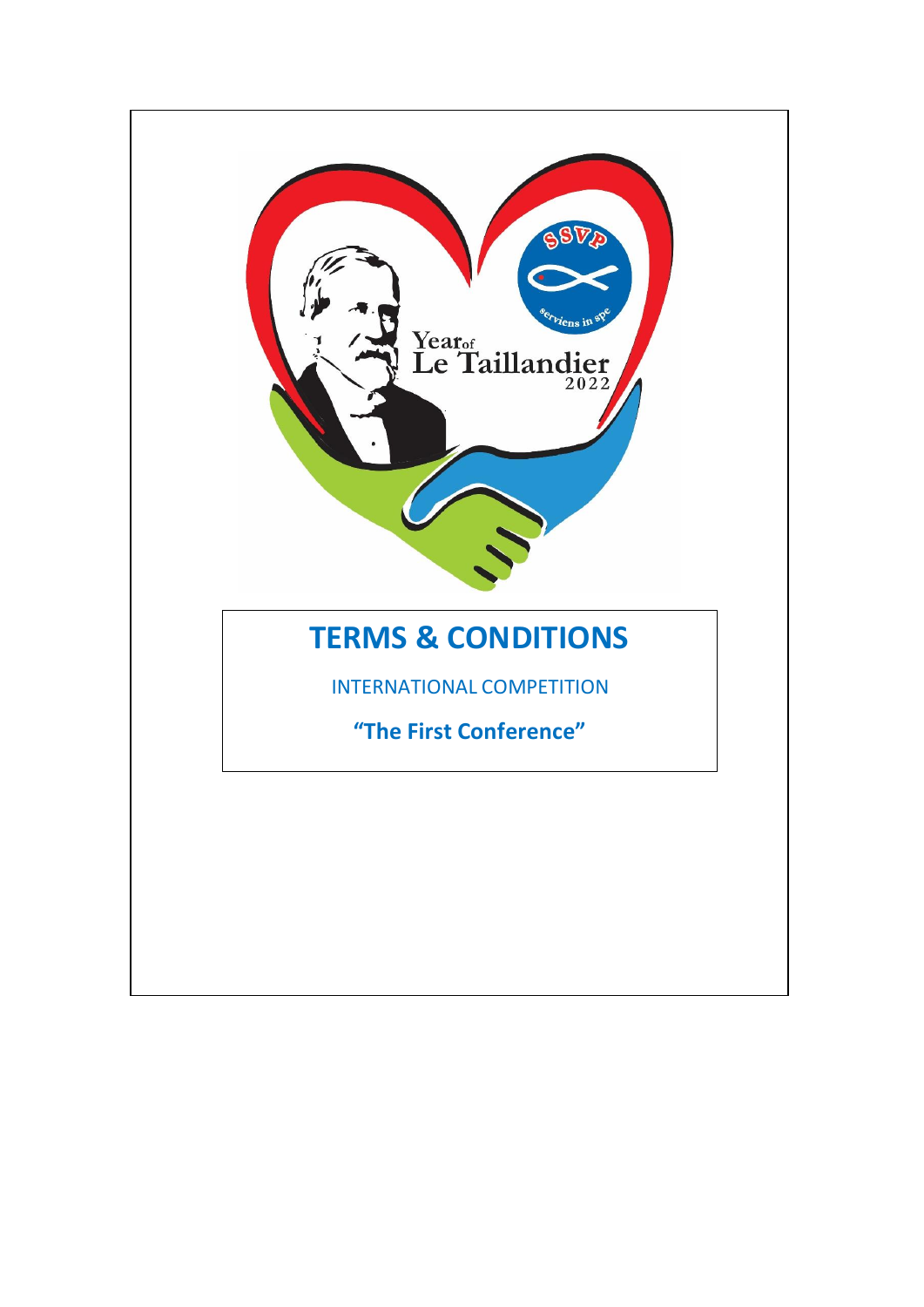## **INTERNATIONAL LITERARY COMPETITION**



Genre: INTERNATIONAL LITERARY COMPETITION – Sixth contest Award: "The First Conference" – Themed Year: Le Taillandier Participants: all active SSVP members Organizer: International General Council, Society of St. Vincent de Paul Deadline for submitting entries: **July 8th, 2022**

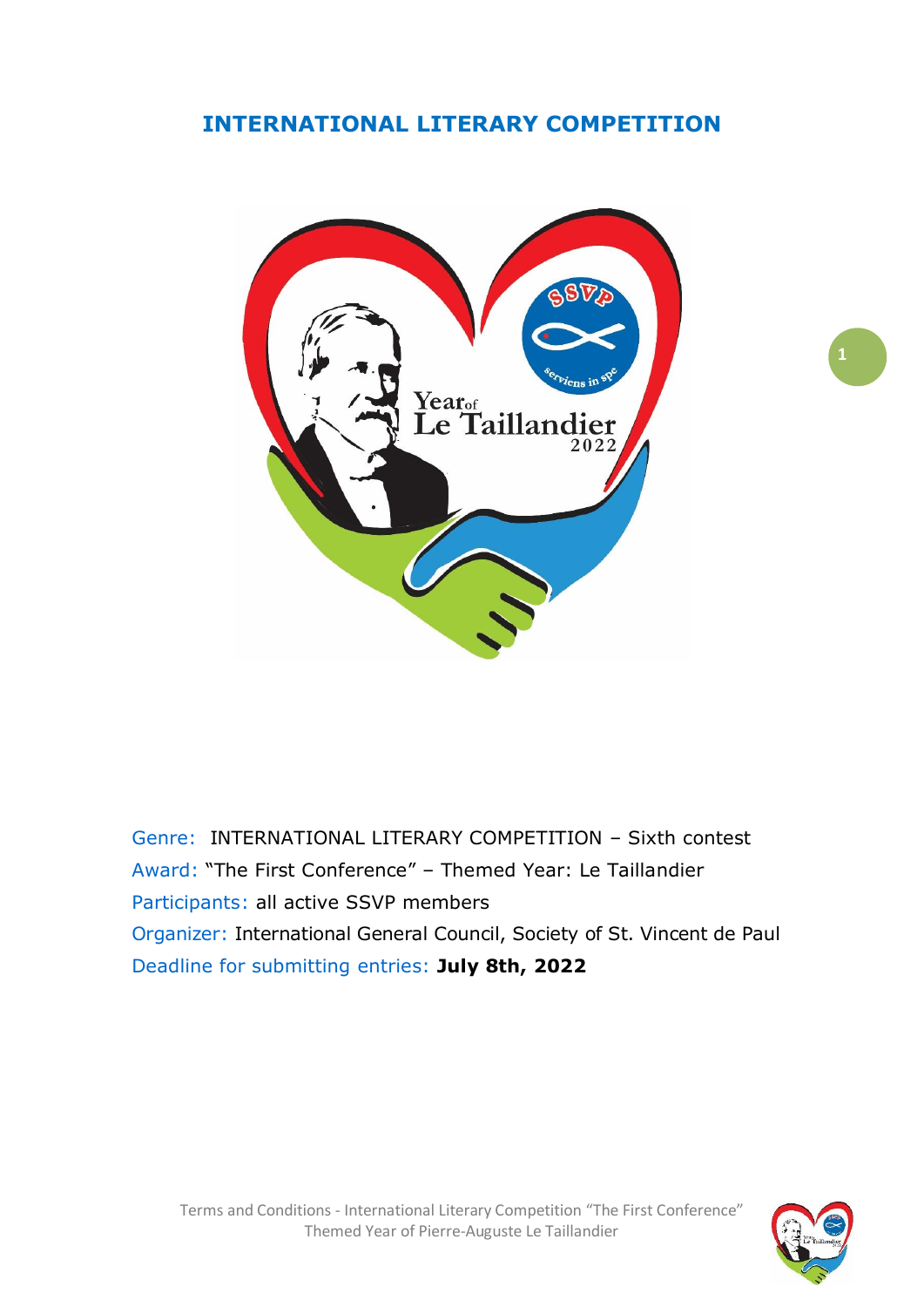# **Terms and Conditions**

**Literary Competition "The First Conference" - "Themed Year of Pierre-Auguste Le Taillandier"**

The International General Council (IGC) of the Society of St. Vincent de Paul (SSVP) wishes to stimulate and develop knowledge and research about the people who founded the first SSVP Conference and who were precursors of what is now an Organization present in 153 countries and with more than 800,000 members.

Through the Literary Competition "The First Conference" we want to deepen our knowledge of how each of the seven founders worked, with their personal contribution leading to the emergence of the first Conference and subsequent expansion of the SSVP. The Conference as a Vincentian group of action and prayer has spread throughout the world since 1833, the year in which the first group met for the first time in Paris to ignite the flame of charity in the hearts of lay people.

The following sections are included in the Terms and Conditions of this Contest:

- I.- Profile of contributors to the Literary Competition on "The First Conference"
- II.- Technical details for documents to be submitted for the Competition
- III.- Presentation of the documents and deadlines
- IV.- Monetary prizes for the Literary Competition
- V.- The Organizing Commission and the Jury of the Literary Competition
- VI.- Terms and Conditions of the Contest

#### **I.- Profile of contributors to the Literary Competition on "The first Conference"**

a.- Only active members of an SSVP Conference may submit entries for the competition. The entry will include details of the Conference to which the writer belongs, as well as the name of the Conference President and contact details for the Conference (see Appendix 1 - Literary Competition - Application Form - "The First Conference" - Thematic Year of Pierre-Auguste Le Taillandier).

b.- Members of the International General Council and IGC employees may not enter the Competition.

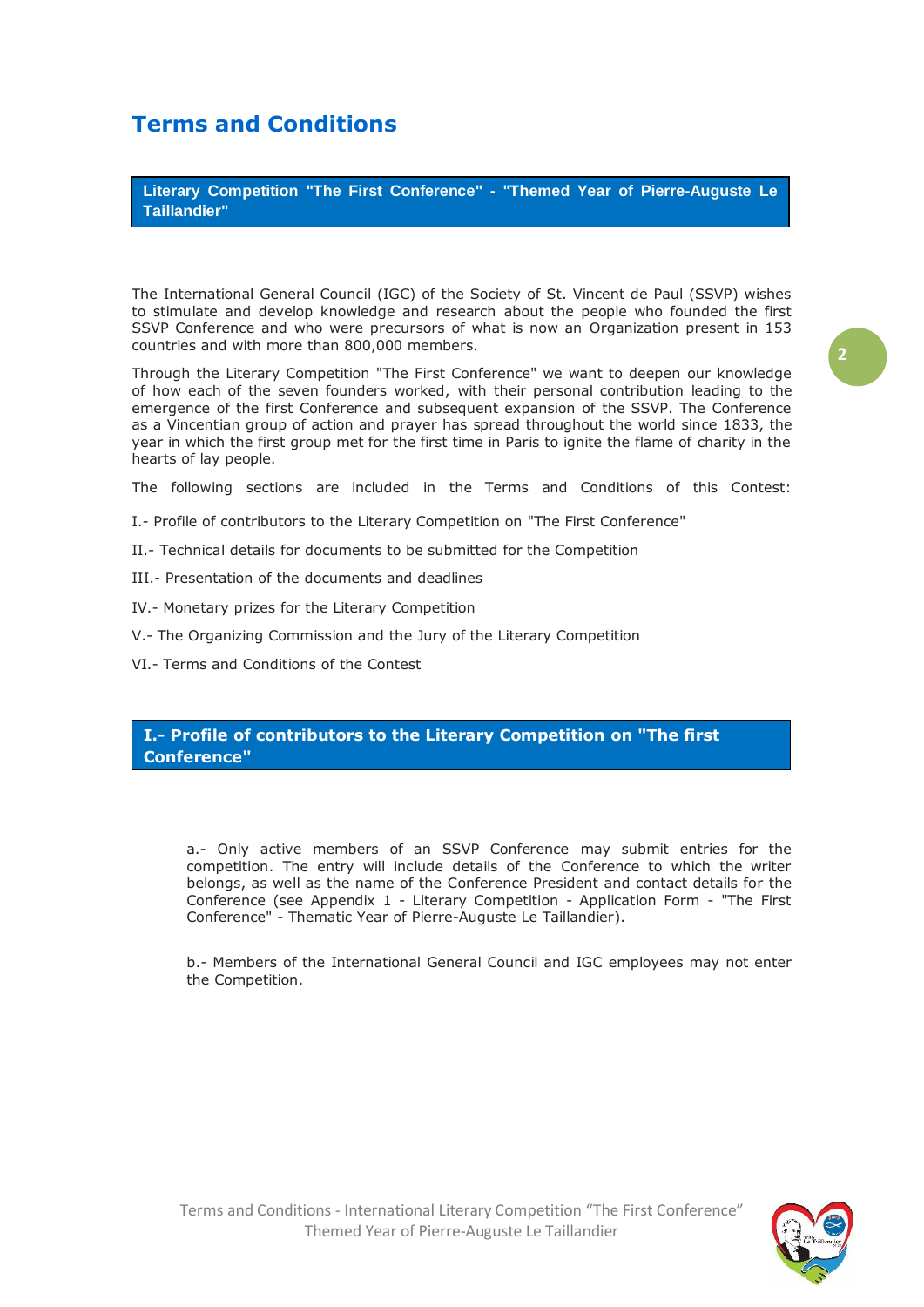#### **II.- Technical details for documents submitted to the Contest**

a.- The writer is free to choose the style of the work submitted. The content of the work will take precedence in evaluation, rather than form or style of the writing.

b.- Each document submitted may be the work of only one writer; documents with more than one author will not be accepted.

c.- The document must be written in one of the following languages: French, English, Spanish, Portuguese or Italian.

d.- Documents submitted must not exceed 20 A4 pages written on one side, of which 14 maximum must cover the theme itself. The "Times New Roman" font must be used, with single space, justified both sides, with 3cm margins all round.

e.- The documents may include all types of images and / or graphic documents which help to explain the topic of the work submitted.

f.- Entries to the competition must be original, and not entered for any other contest or similar event, not even in part. Nor will texts previously published in print or on any platform or communication media be valid.

g.- The person who submits the document to the Contest acknowledges that the work is entirely their own, and automatically passes copyright free of charge to the International General Council of the SSVP for publication or use in any Country, in any type of Media or communication platform and for an unlimited time (see Appendix - Literary Competition - Application Form - "The First Conference" - Themed Year of Pierre-Auguste Le Taillandier).

#### **III.- Submission of documents to competition and deadlines**

a.- Included with these Terms and Conditions there is an application form for the Competition (see Appendix - Literary Competition - Application Form - "The First Conference" - Themed Year of Pierre-Auguste Le Taillandier), which will be the only valid way to take part in the competition and for subsequent evaluation by the Jury. This Appendix specifies the following model of presentation which must not exceed 20 pages, including all sections:

Page 1: Cover Page

Page 2: Curriculum Vitae of the Author of the document entered in the competition

Page 3: Candidate Registration Form

Page 4: Transfer of copyright to the SSVP

Page 5: Index

Page 6 to 19: Introduction, development and conclusions of the document

Page 20: Bibliography of works consulted by the author

b.- After completing the document with the references listed in Appendix 1, the documents will be sent to the email address [cgi.formation@ssvpglobal.org.](mailto:cgi.formation@ssvpglobal.org) An acknowledgement of receipt will be returned from the same address.

c.- The deadline for submission of documents will be **July 8th, 2022**

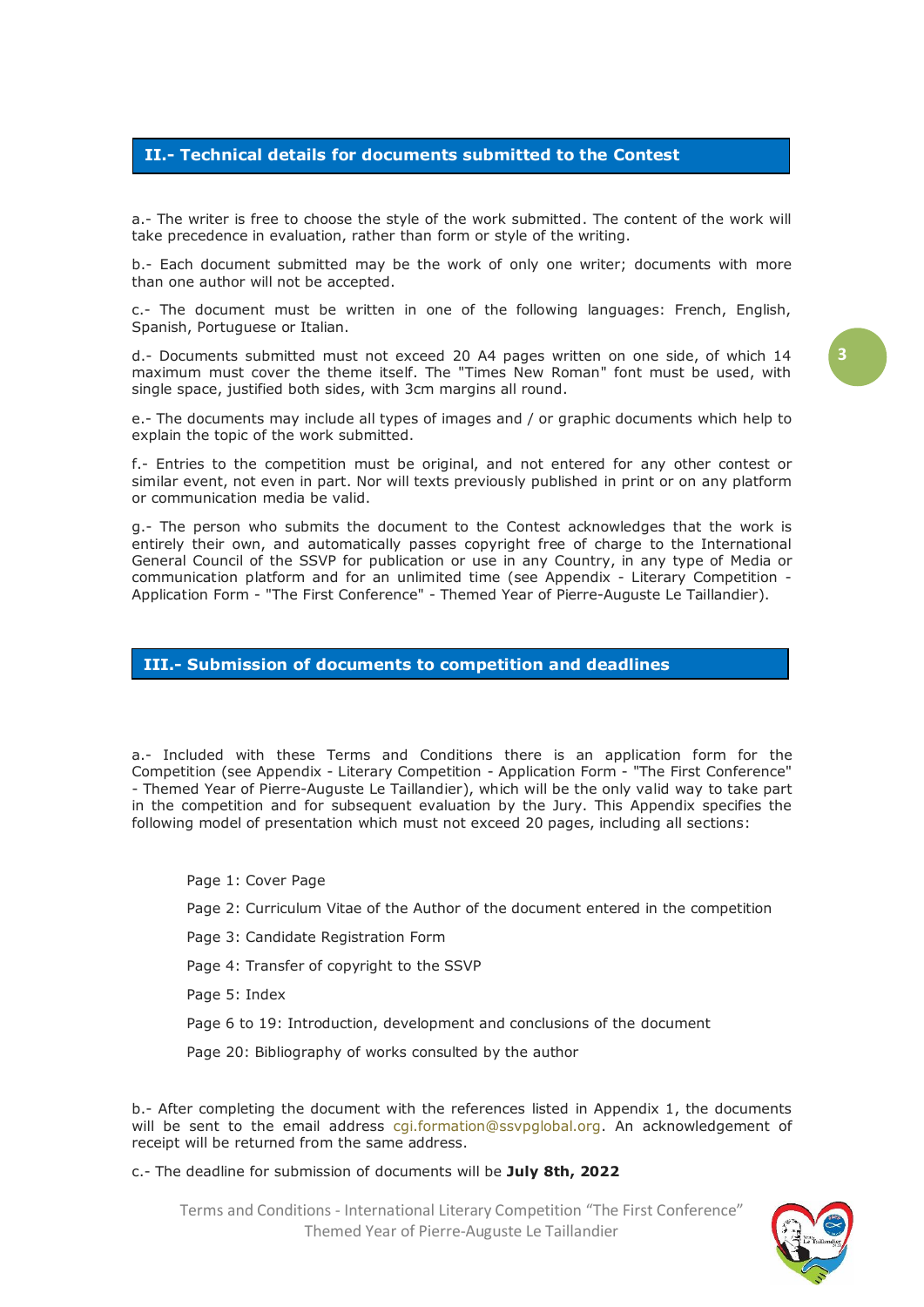d.- The jury's decision will be published on **9 September 2022,** the feast of Blessed Frédéric Ozanam, on the official website of the CGI ( [www.ssvpglobal.org\)](http://www.ssvpglobal.org/). The Organizing Committee will contact the winners.

e.- On **8 December 2022**, the feast of the Immaculate Conception of the Blessed Virgin Mary, patron of the SSVP, Vincentians throughout the world are encouraged to celebrate Mass for the intentions of the SSVP and in memory of Pierre-Auguste Le Taillandier, as the culmination of the year dedicated to him.

#### **IV.- Monetary prizes for the Literary Competition winners**

a.- The writers of the three best documents will be awarded monetary prizes:

First prize: 1,000 euros

Second prize: 750 euros

Third prize: 500 euros

b.- The International General Council of the SSVP will also give a prize in the same amount to the Conference to which the writer of the winning document belongs. The money given to the Conference shall be used only for the work, activity or a project on behalf of those in need, carried out by this Conference, represented by its President.

c.- The prizes for this Literary Competition therefore total 4,500 euros for each "themed year".

d.- The Organizing Committee will issue certificates to all those who took part in the competition.

#### **V.- The Organizing Committee and the Jury of the Literary Competition**

a.- The Organizing Committee of this Literary Competition "The First Conference" - "Themed Year of Pierre-Auguste Le Taillandier" has been appointed directly by the International General President of the SSVP, Renato Lima Oliveira, who has given this responsibility to members of the International Council General's Historical Research Commission:

- Juan Manuel B. Gómez
- Eduardo Marques Almeida
- Ralph Middlecamp
- Maurizio Ceste
- Matthieu Bréjon de Lavergnée